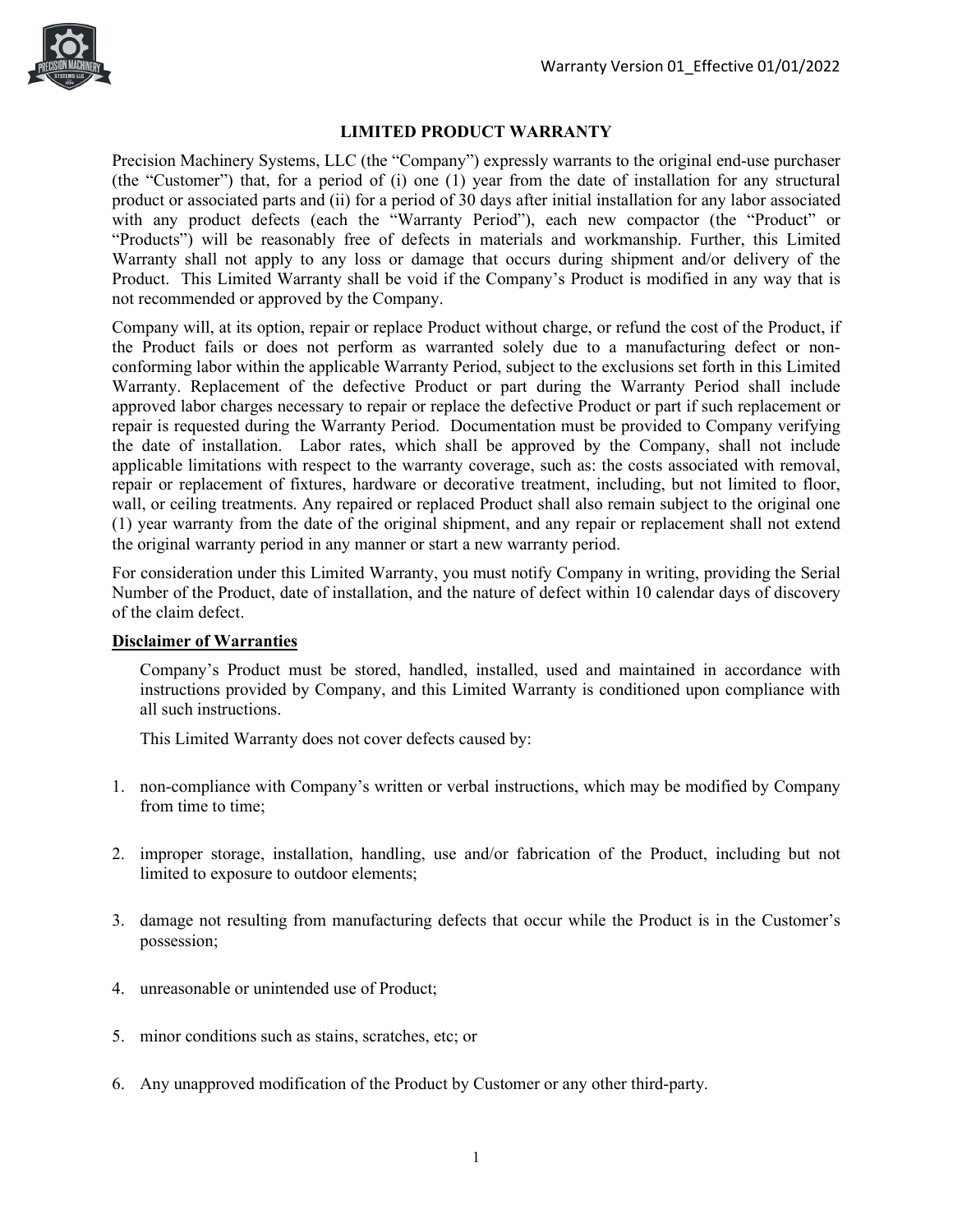

Any information or suggestion by Company with respect to the Product concerning applications, specifications or compliance with codes and standards is provided solely for your convenient reference and are made without any representation as to accuracy or suitability. You must verify and test the suitability of any information with respect to the Product for your specific application.

THE WARRANTIES SET FORTH HEREIN ARE THE ONLY WARRANTIES MADE BY COMPANY IN CONNECTION WITH THE PRODUCT. COMPANY CAN NOT AND DOES NOT MAKE ANY IMPLIED OR EXPRESS WARRANTIES WITH RESPECT TO THE PRODUCT, AND DISCLAIMS ALL OTHER WARRANTIES, INCLUDING, BUT NOT LIMITED TO, ANY WARRANTY OF MERCHANTABILITY OR FITNESS FOR A PARTICULAR PURPOSE. PRODUCTS SOLD BY COMPANY ARE SOLD ONLY TO THE SPECIFICATIONS SPECIFICALLY SET FORTH BY COMPANY IN WRITING. OTHER THAN THE LIMITED WARRANTY SET FORTH HEREIN, COMPANY MAKES NO OTHER WARRANTIES, EXPRESS OR IMPLIED. COMPANY'S SOLE OBLIGATION UNDER THIS WARRANTY SHALL BE REPAIR OR REPLACEMENT OF NON-CONFORMING PRODUCTS, OR AT THE OPTION OF COMPANY, RETURN OF THE PRODUCT AND A REFUND OF THE PURCHASE PRICE. CUSTOMER ASSUMES ALL RISK WHATSOEVER AS TO THE RESULT OF THE USE OF THE PRODUCT PURCHASED, WHETHER USED SINGULARLY OR IN COMBINATION WITH ANY OTHER PRODUCTS OR SUBSTANCES.

### **Limitation of Liability**

No claim by the Customer of any kind, including claims for indemnification, shall be greater in amount than the purchase price of the Product in respect to which damages are claimed. IN NO EVENT SHALL COMPANY BE LIABLE TO CUSTOMER IN TORT, CONTRACT OR OTHERWISE, FOR ANY SPECIAL, INDIRECT, INCIDENTAL, CONSEQUENTIAL, RELIANCE, STATUTORY, SPECIAL, PUNITIVE OR EXEMPLARY DAMAGES, INCLUDING, BUT NOT LIMITED TO, LOST PROFITS, LOSS OF USE, LOSS OF TIME, LOSS OF REVENUES, INCONVENIENCE, LOSS BUSINESS OPPORTUNITIES, DAMAGE TO GOOD WILL OR REPUTATION, OR LOSS OF DATA, EVEN IF ADVISED OF THE POSSIBILITY OF SUCH DAMAGES OR SUCH DAMAGES COULD HAVE BEEN REASONABLY FORESEEN, IN CONNECTION WITH, ARISING OUT OF, OR AS A RESULT OF, THE SALE, DELIVERY, SERVICING, USE OR LOSS OF USE OF THE PRODUCTS SOLD HEREUNDER, OR FOR ANY LIABILITY OF CUSTOMER TO ANY THIRD PARTY WITH RESPECT THERETO.

### **Additional Requirements and Conditions**

In addition to the exclusions listed above, the warranty described under this Limited Product Warranty shall not be applicable to:

- 1. Any Product (or parts thereof) which are stored for a period exceeding six (6) months;
- 2. Any expenses or costs associated with or related to down time of the Product while a claim associated with this warranty is processed (whether or not such claim is approved).

 The mileage reimbursement under this Limited Warranty is \$0.50 per mile. Mileage reimbursement shall be limited to the distance from the distributor's location to the Product location and back to distributor's location (up to a maximum of two hundred fifty (250) miles for a round-trip). Company will not reimburse labor rates for travel time.

If any replacement Products (or associated parts) are sent to Customer in accordance with this Limited Warranty, such replacement shall be delivered via UPS Ground or a comparative carrier. Company shall not be responsible for the costs associated with any expedited shipping. Notwithstanding the foregoing, the shipping costs associated with sending defective parts back to Company shall be the responsibility of the associated distributor.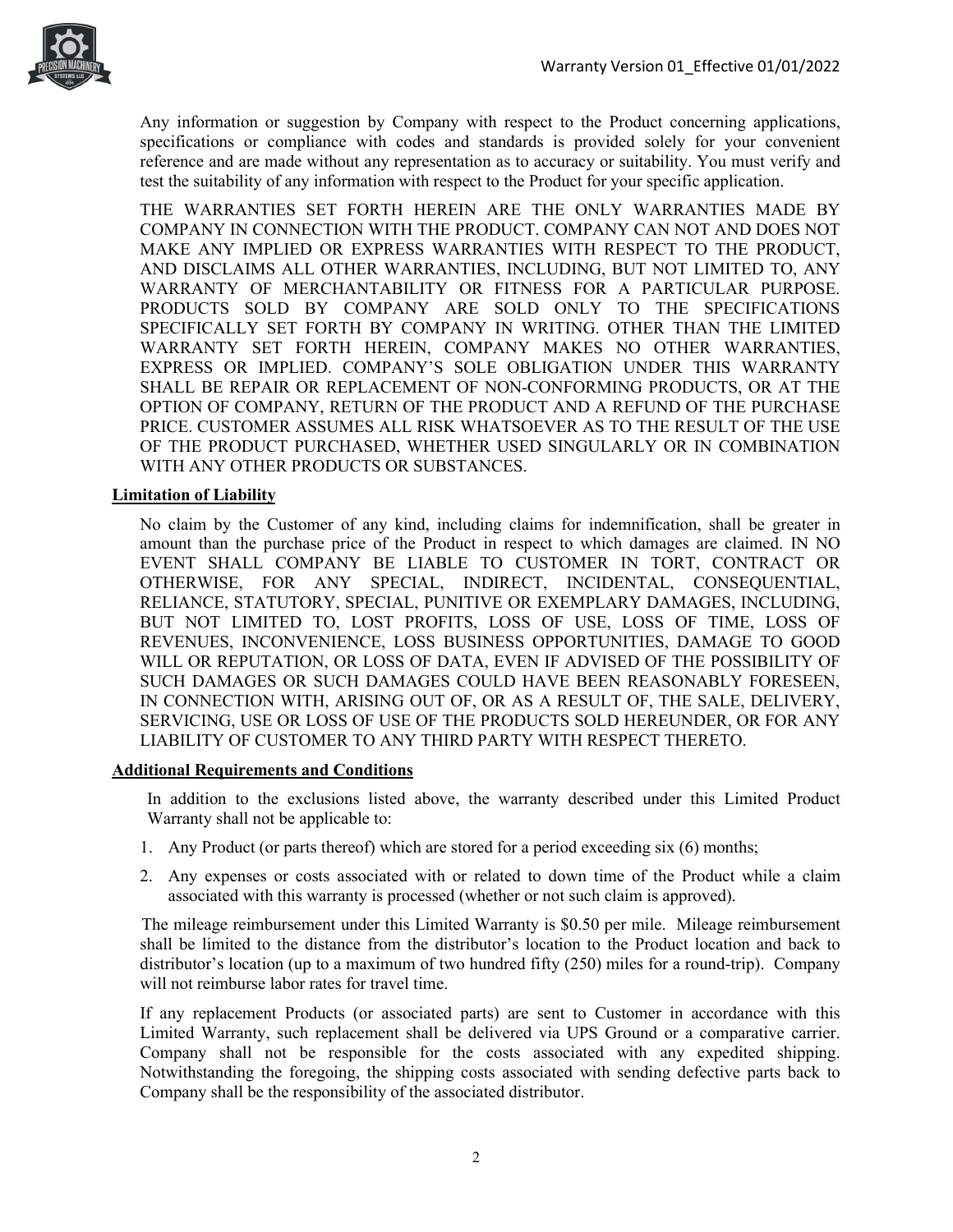

# **Contact Information**

Any question concerning this warranty should be addressed to:

**Precision Machinery Systems, LLC**  Address: 635 Hay St. York, PA 17403 Attention: Mike Williams Phone: 717-846-6800 Website address: [www.precisionmachinerysystems.com](http://www.precisionmachinerysystems.com/)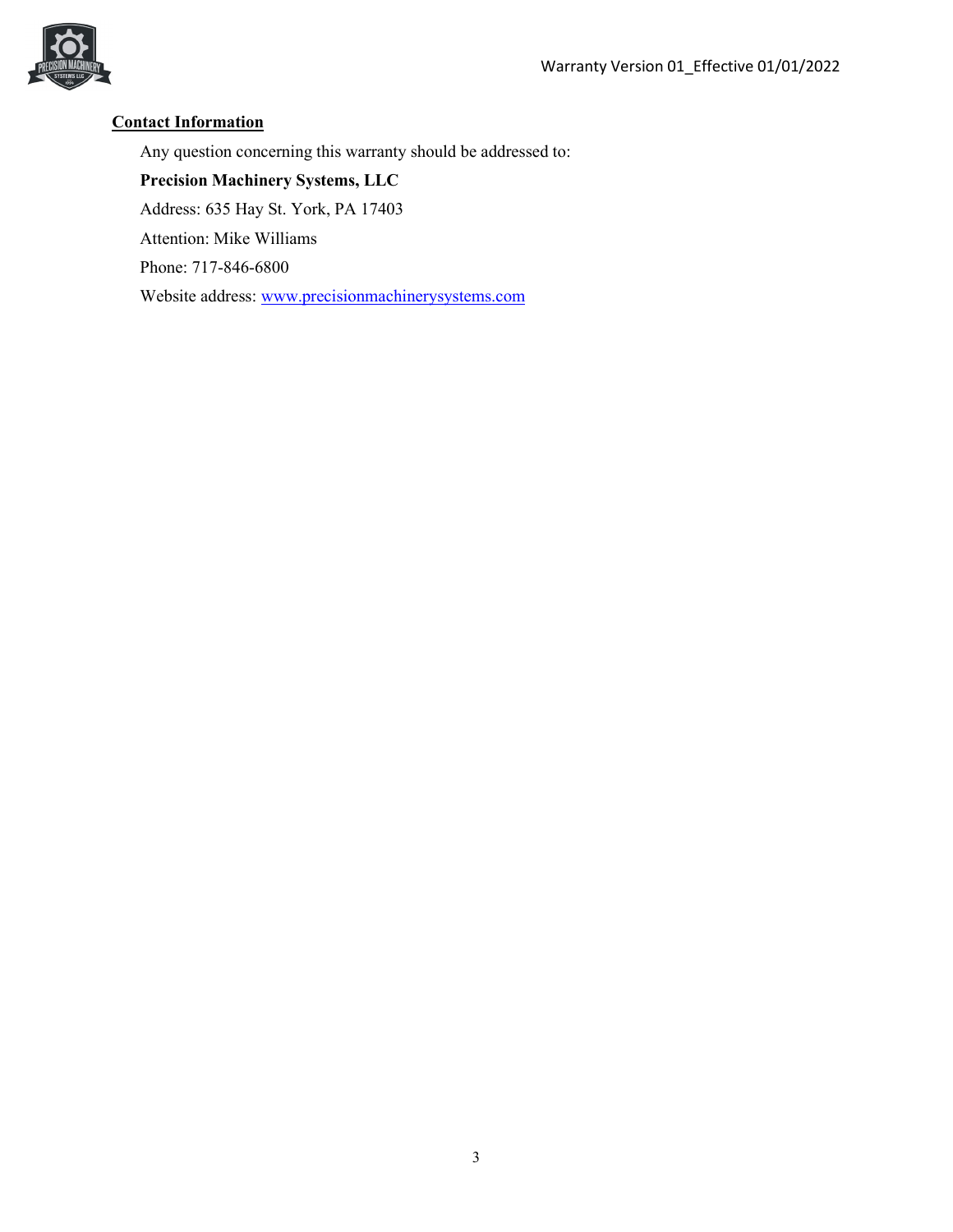

# **Warranty Policies and Procedures**

For consideration under this Limited Warranty, you must notify Company in writing, providing the Serial Number of the Product, date of installation, and the nature of defect within 10 calendar days of discovery of the claim defect. If the Company does not receive the warranty request within (30) thirty calendar days from the date of repair, the claim will be void.

To process a warranty, the Customer must notify the Company in writing stating the following:

- Serial number of the machine
- A work order showing a customer signature and date of installation
- Nature of the defect
	- o Indicating the specific part description
- Failure date
- Detailed break-out of repair cost including (as applicable):
	- o Replacement Parts (must be purchased from the Company or Authorized Dealer)
	- o Labor hours (see Appendix)
	- o Materials
	- o Mileage (include addresses for verification)
	- o Applicable receipts, quotes, invoices, pictures of failure, etc.
- If requesting warranty for multiple units, a separate request is required for each unit.
- Missing information will cause claim to be delayed or denied.

Following the receipt of this information, the Company will issue a return merchandise authorization (RMA) number to the Customer. The Customer must then issue a purchase order to the Company for the associated warranty claim, that MUST reference the RMA number. Once the purchase order is received, the replacement parts will be shipped and/or the warranty claim review will begin.

The Customer MUST return the defective part to the company, at the expense of the Customer. If the warranty is deemed valid, then a credit will be issued to the customer for the purchase order amount. If the warranty is deemed invalid, a description of the findings will be provided to the Customer and the Customer is responsible for paying the invoice associated with the warranty claim purchase order.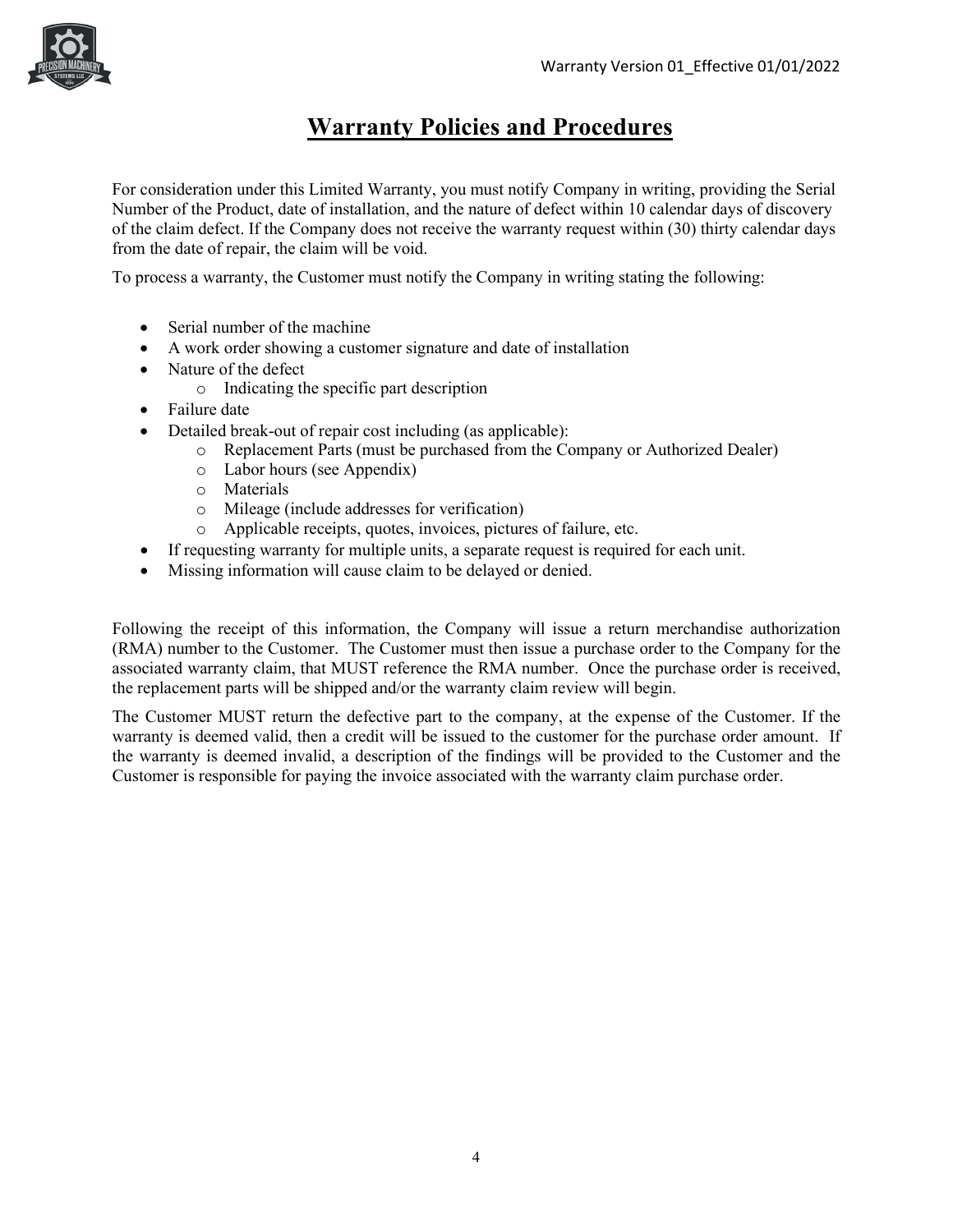

### **Appendix A. – Approved Labor Hours**

Company Approved Labor Rate: \$75.00 per hour Company Approved Mileage Rates: \$0.50 per mile Max Round Trip Miles: 250

| <b>Warranty Type</b> | <b>Warranty Period</b><br><b>Start Date</b> | <b>Warranty End</b><br>Age |
|----------------------|---------------------------------------------|----------------------------|
| Structural           | Date of<br>Installation                     | 1 Year                     |
| Parts                |                                             | 1 Year                     |
| ∟abor                |                                             | 30 Davs                    |

### **Definitions:**

- Structural includes all manufactured metal and weldment components (covers missing welds, incorrect welded components, unit out-of-square, etc.)
- Parts includes all installed non-structural components of the machine including electrical and hydraulic parts; excluding wear parts.
- Labor includes time technician is working on equipment; does not include drive time.
- Mileage actual miles traveled by service provider from shop to machine for repairs and return. Addresses must be provided for verification; 250 mile maximum for payment purposes.
- In case of dispute regarding which warranty type applies to a specific situation, the Company will make the final determination and process the warranty request accordingly.

| <b>Electrical Repairs Flat Rate Schedule</b>                                                    |                          |  |  |
|-------------------------------------------------------------------------------------------------|--------------------------|--|--|
| All other warranty repairs not listed below must be quoted to the Company and approved prior to |                          |  |  |
| repair. Failure to do so could result in claim denial.                                          |                          |  |  |
| <b>Electrical Repairs - All repairs are for a single repair unless otherwise</b>                | <b>Approved Time for</b> |  |  |
| noted.                                                                                          | <b>Repair</b>            |  |  |
| Adjust Electrical Component*                                                                    | 0.5                      |  |  |
| PLC Replacement - Sorter                                                                        |                          |  |  |
| Limit Switch Replacement - Sorter, Densifier, Compactor                                         |                          |  |  |
| <b>Actuator Replacement - Sorter</b>                                                            |                          |  |  |
| Photoeye Replacement - Sorter, Densifier, Compactor                                             | 0.5                      |  |  |
| Change Program Settings*                                                                        | 0.5                      |  |  |
| Interlock or Material Sensor Replacement                                                        |                          |  |  |
| Misc. Panel Box Component Replacement                                                           |                          |  |  |
| Motor Replacement                                                                               | 1.5                      |  |  |
| Oil Level Switch Replacement                                                                    |                          |  |  |
| <b>PLC Controller Replacement</b>                                                               |                          |  |  |
| Position Switch/Senor Replacement                                                               |                          |  |  |
| <b>Pressure Switch Replacement</b>                                                              |                          |  |  |
| Run Additional Sealtite & Wiring (Up to 20')                                                    |                          |  |  |
| Solenoid Coil Replacement                                                                       | 0.5                      |  |  |
| Tighten Wire Terminations*                                                                      | 0.5                      |  |  |
| Upload New Program*                                                                             | 0.5                      |  |  |
| Note: * Only covered under warranty for initial 6 weeks.                                        |                          |  |  |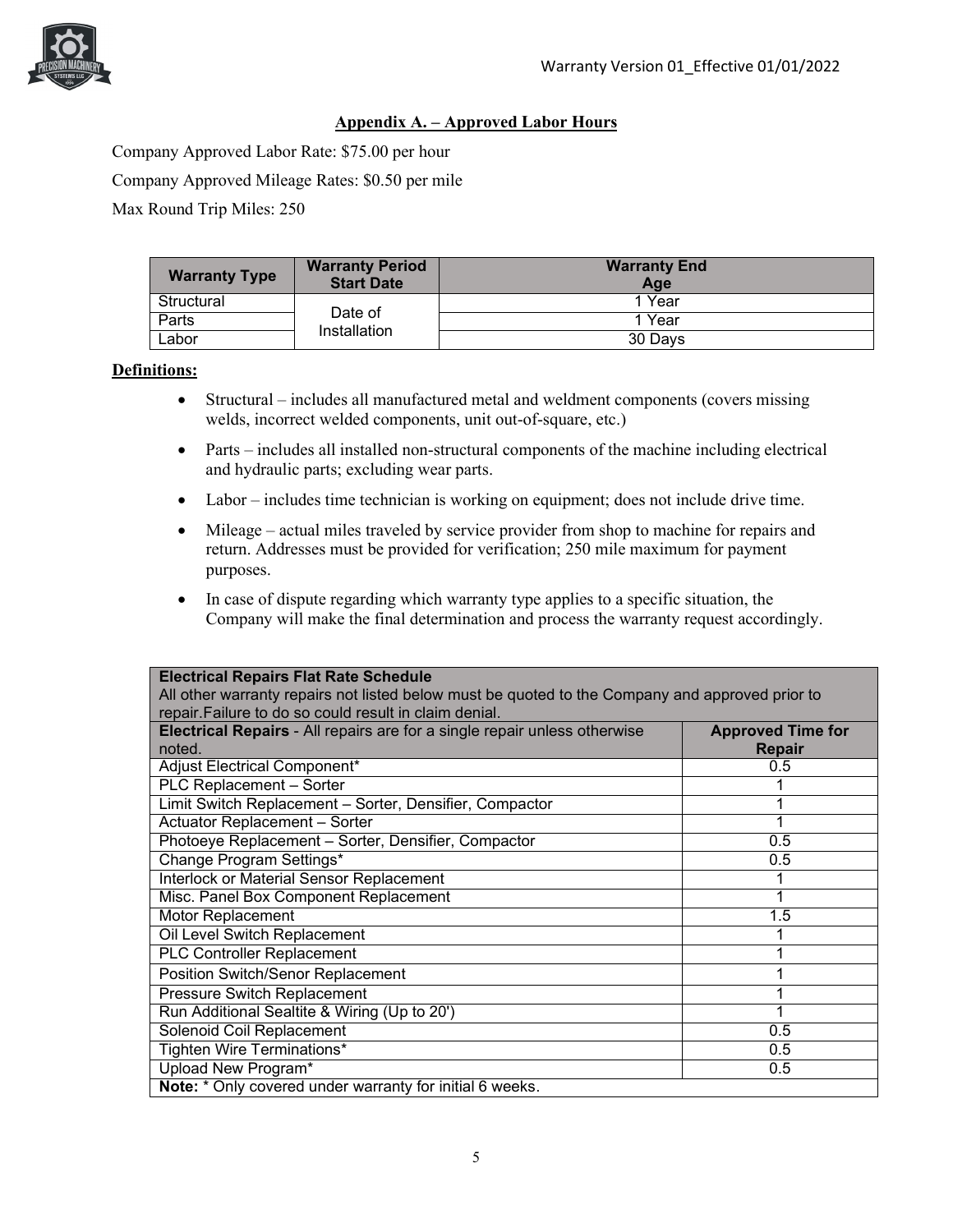

| <b>Hydraulic and Drivetrain Repairs Flat Rate Schedule</b>                                           |                          |  |  |
|------------------------------------------------------------------------------------------------------|--------------------------|--|--|
| All other warranty repairs not listed below must be quoted to Marathon and approved prior to repair. |                          |  |  |
| Failure to do so could result in claim denial.                                                       |                          |  |  |
| Hydraulic & Drivetrain Repairs - All repairs are for a single repair unless                          | <b>Approved Time for</b> |  |  |
| otherwise noted.                                                                                     | <b>Repair</b>            |  |  |
| <b>Cylinder Replacement - Compactor</b>                                                              |                          |  |  |
| Ram Cylinder Replacement - Densifier                                                                 | 5                        |  |  |
| Power Feed Cylinder Replacement - Densifier                                                          | $\bar{3}$                |  |  |
| Side Cylinder Replacement - Densifier                                                                |                          |  |  |
| Valve Replacement                                                                                    |                          |  |  |
| Gauges                                                                                               | 0.5                      |  |  |
| Relief Cartridge Replacement                                                                         | 0.5                      |  |  |
| Pump Replacement - Compactor                                                                         |                          |  |  |
| Pump Replacement - Densifier                                                                         | 2                        |  |  |
| Filter Replacement - Densifier                                                                       | 2                        |  |  |
| Hydraulic Tank Clean Out and Fluid Replacement                                                       | 2                        |  |  |
| Accumulator Replacement - Densifier                                                                  | 2                        |  |  |
| Pressure Setting Adjustment*                                                                         | 0.5                      |  |  |
| Hose Replacement*                                                                                    |                          |  |  |
| Oil Replacement - Densifier, Compactor*                                                              | 2                        |  |  |
| Tighten Hydraulic Connections*                                                                       | 0.5                      |  |  |
| Note: * Only covered under warranty for initial 6 weeks.                                             |                          |  |  |

### **Structural Repairs Flat Rate Schedule**

All other warranty repairs not listed below must be quoted to the Company and approved prior to repair.Failure to do so could result in claim denial.

| Structural Repairs - All repairs are for a single repair unless otherwise                       | <b>Approved Time for</b> |  |
|-------------------------------------------------------------------------------------------------|--------------------------|--|
| noted.                                                                                          | Repair                   |  |
| Diverter Plate Replacement - Sorter                                                             |                          |  |
| Diverter Plate Shaft Replacement - Sorter                                                       |                          |  |
| Ram Replacement - Compactor, Densifier                                                          | 3.5                      |  |
| Wiper Replacement - Densifier                                                                   |                          |  |
| Ram Replacement - Compactor                                                                     |                          |  |
| Wiper Replacement                                                                               |                          |  |
| Note: The following wear items are not covered under warranty and the Company will use its sole |                          |  |

judgement if these parts are covered: Cast iron parts, hold-down bars, liners, wear strips, rails, casters, bearings, bushings, shear blades and the like.

The following items are examples of non-warrantable repairs:

### **General Items Not Covered Under Warranty**

- Failures related to corrosion
- Failures related to lack of Preventative Maintenance (PM)
- Failures related to improper or unintended use of equipment
- Failures related to accidents or natural events
- Cost related to disposal of hazardous waste, shop fees, and spill or clean up charges.
- Repairs related to non-authorized equipment modifications or accessory devices not factory-installed by the Company.